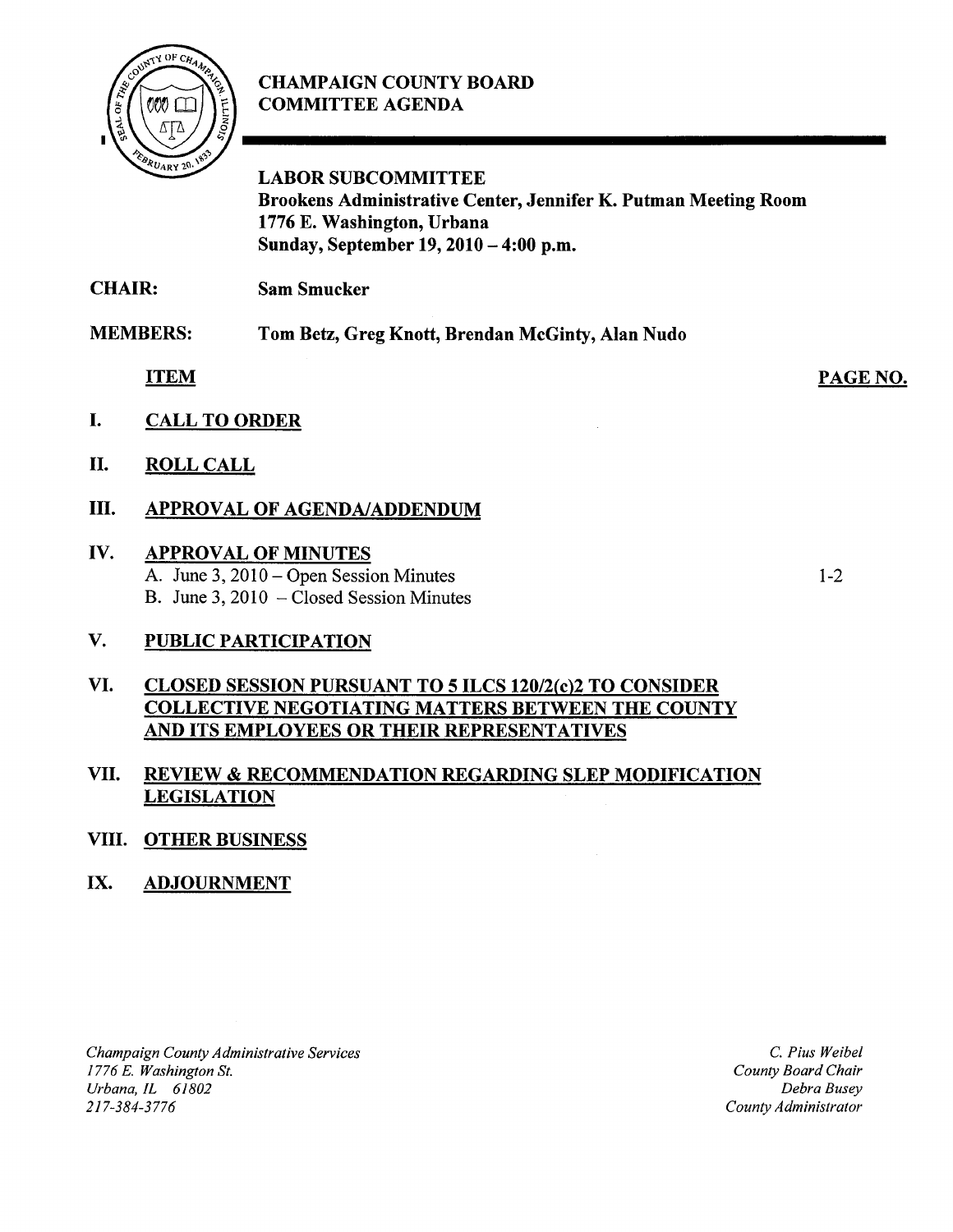| <b>LABOR SUBCOMMITTEE</b><br>Thursday, June 3, 2010<br><b>Brookens Administrative Center, Meeting Room 3</b><br>1776 E. Washington St., Urbana |                                                                                                                                            |
|------------------------------------------------------------------------------------------------------------------------------------------------|--------------------------------------------------------------------------------------------------------------------------------------------|
| 4:30 p.m.                                                                                                                                      |                                                                                                                                            |
| <b>MEMBERS PRESENT:</b>                                                                                                                        | Tom Betz, Brendan McGinty, Alan Nudo, Sam Smucker (Chair)                                                                                  |
| <b>MEMBERS ABSENT:</b>                                                                                                                         | <b>Greg Knott</b>                                                                                                                          |
| <b>OTHERS PRESENT:</b>                                                                                                                         | Deb Busey (County Administrator), Alan Kurtz (County Board<br>member), Julia Rietz (State's Attorney), Pius Weibel (County<br>Board Chair) |
| <b>CALL TO ORDER</b>                                                                                                                           |                                                                                                                                            |
|                                                                                                                                                | Smucker called the meeting to order at 4:30 p.m.                                                                                           |
| <b>ROLL CALL</b>                                                                                                                               |                                                                                                                                            |
|                                                                                                                                                | Betz, McGinty, Nudo, and Smucker were present at the time of roll call, establishing the                                                   |
| presence of a quorum.                                                                                                                          |                                                                                                                                            |
| <b>APPROVAL OF AGENDA/ADDENDUM</b>                                                                                                             |                                                                                                                                            |
| unanimous support.                                                                                                                             |                                                                                                                                            |
| <b>APPROVAL OF MINUTES</b>                                                                                                                     | <b>MOTION</b> by McGinty to approve the agenda; seconded by Betz. Motion carried with                                                      |
|                                                                                                                                                | session minutes; seconded by Nudo. Motion carried with unanimous support.                                                                  |
| <b>PUBLIC PARTICIPATION</b>                                                                                                                    | <b>MOTION</b> by Betz to approve the May 19, 2010 open session and May 19, 2010 closed                                                     |